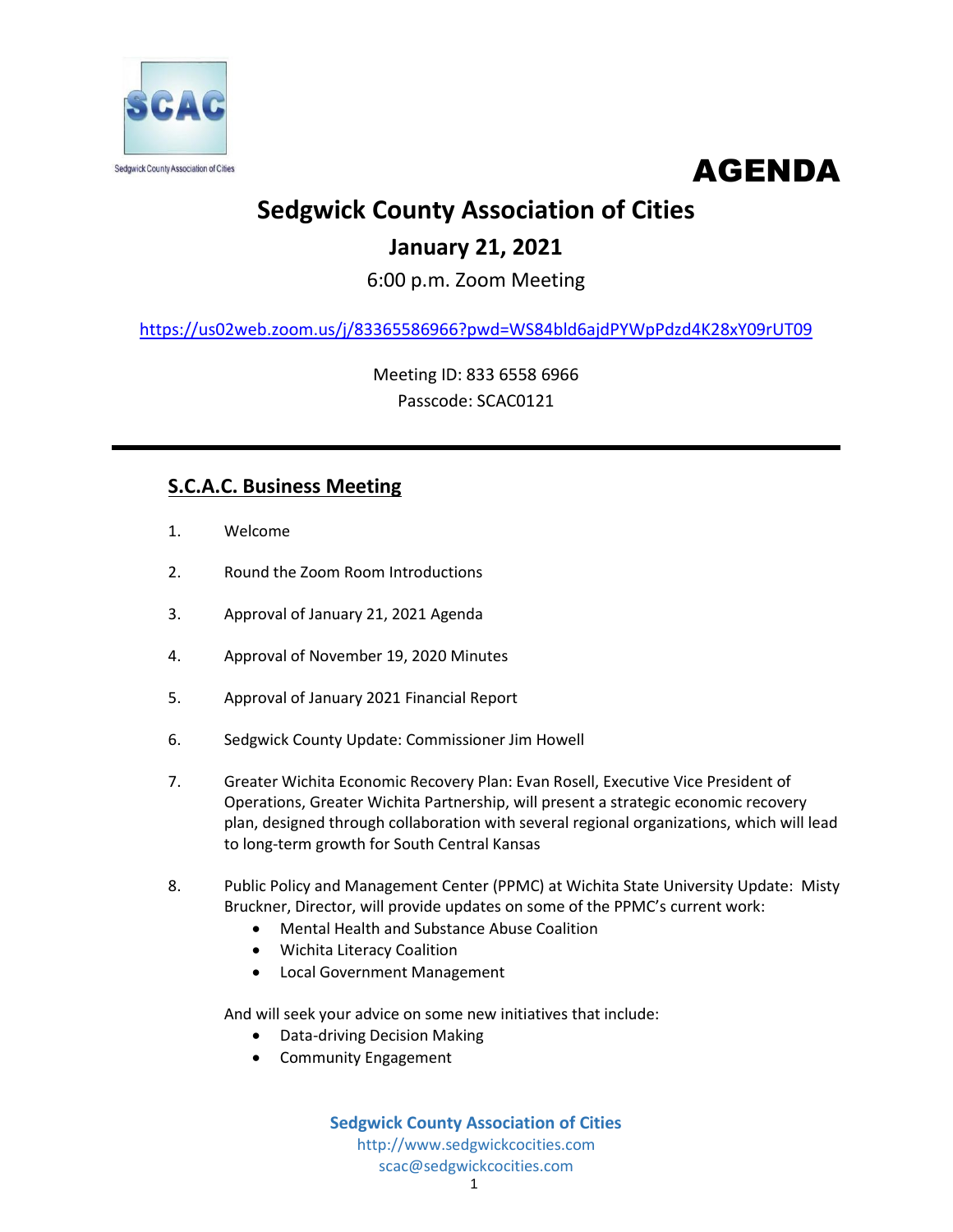



9. Sedgwick County Solid Waste Management Committee Appointments

City of the 2<sup>nd</sup> Class: Open

City of the 3<sup>rd</sup> Class: Randy Parker

**Wrap-Up**: Around the County: City and other reports

**Upcoming Meeting: Thursday, March 18, 2021, 6:00 PM, via Zoom**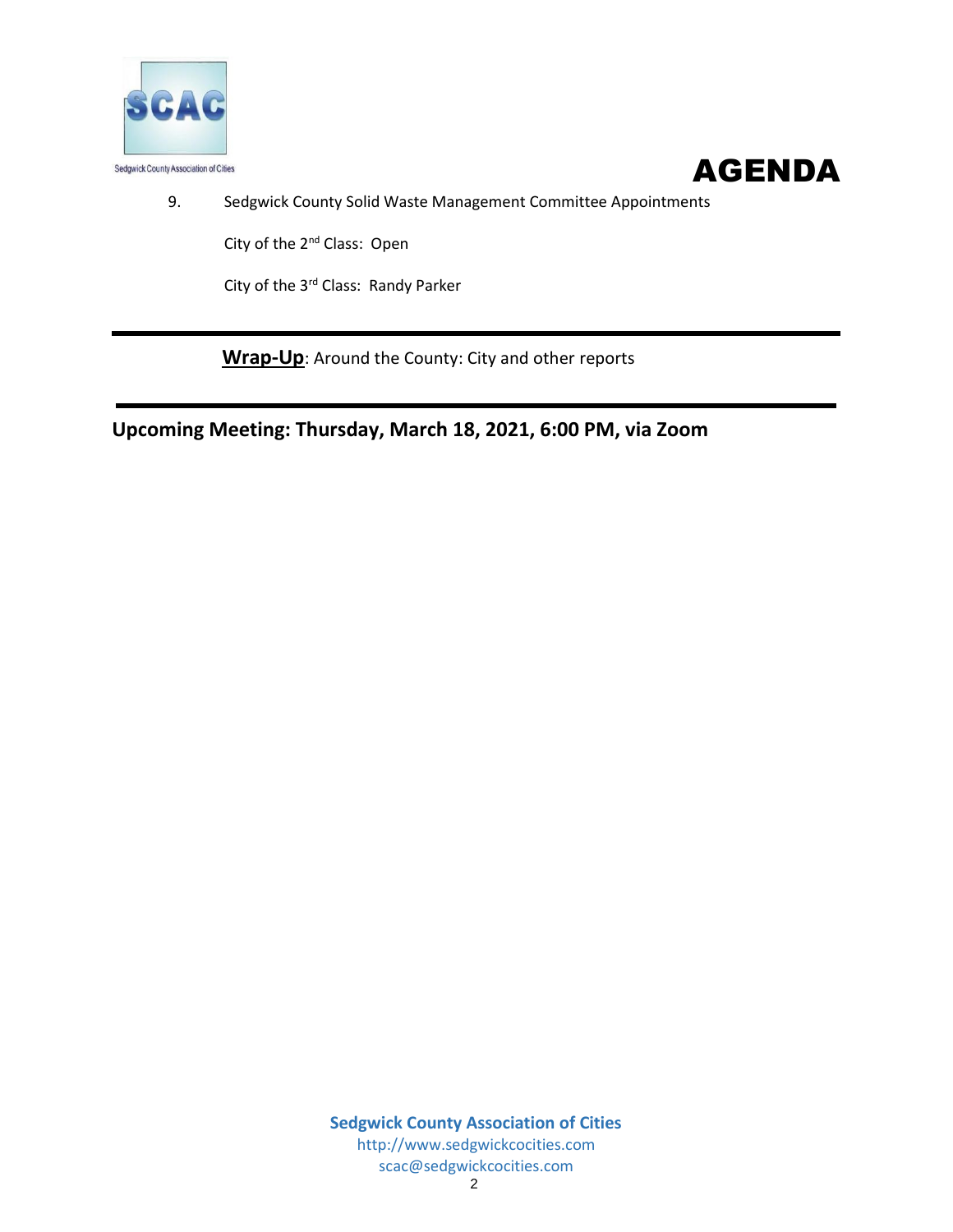

## Sedgwick County Association of Cities (SCAC) Zoom Meeting Minutes November 19, 2020

SCAC met at 6:00 p.m., on Thursday, November 19, 2020, via Zoom, with Chairman **John McIntosh**, presiding. SCAC members and visitors are shown on the attached list.

#### **Welcome**: **McIntosh** welcomed members and guests

**Cities in Attendance:** Bel Aire, Derby, Kechi, Maize, Mount Hope, Park City, Valley Center, Wichita

#### **Approval of November 19, 2020 Agenda**

The SCAC Agenda was submitted for approval. Motion made by Mayor John Speer (Kechi) to APPROVE the Agenda. Seconded by Mayor Terry Somers). **Motion PASSED 8-0.**

#### **Approval of September 17, 2020 Minutes**

The Minutes from the meeting were submitted for approval. Motion made by Council Member Ron Colbert (Valley Center) to APPROVE September 17, 2020 Meeting Minutes. Seconded by Mayor Somers. **Motion PASSED 8-0**.

### **Approval of November 2020 Financial Report**

The November 1, 2020, SCAC Financial Report was submitted by Council Member and SCAC Treasurer Gina Gregory (Valley Center). Mayor Speer moved to receive and file the Treasurer's Report as presented. Council Member Colbert seconded. **Motion PASSED 8-0.**

#### **Approval of Contract with Workforce Alliance for Administrative Services**

SCAC Executive Director, Laura Rainwater, requested approval to administer funds, to Workforce Alliance for SCAC administrative services for 2020, in the amount of \$1,000.00. Motion made by Mayor Speer to approve a \$1,000.00 payment to Workforce Alliance of South Central Kansas. Seconded by Council Member Gregory. **Motion PASSED 8-0.**

#### **Sedgwick County Update: Commissioner Jim Howell**

- Covid news
	- o Not any good news
	- o Hospitals are full
	- o Positivity rate continues upward trend
	- o Wichita approved enforcement of Sedgwick County order
	- o Bel Aire declined enforcement
	- o Derby is taking it under consideration
	- o County unveiled a new storybook dashboard
	- o Saliva testing through WSU's MDL 24 hour results
	- o Health department still doing nasal swabs
	- o New order from Dr. Minns expected tomorrow

**Sedgwick County Association of Cities** http://www.sedgwickcocities.com scac@sedgwickcocities.com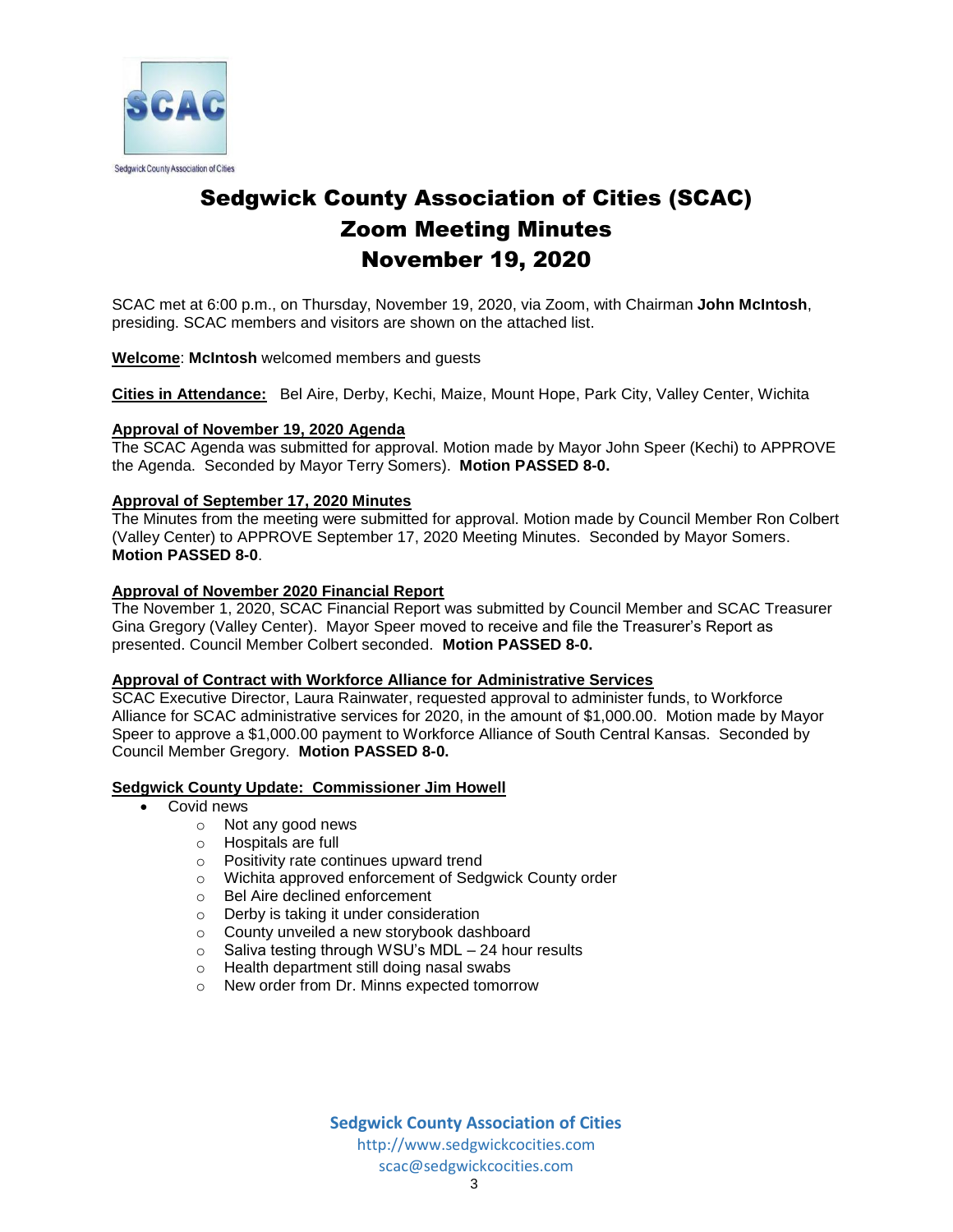

#### Sedgwick County Association of Cities

#### **Preserving the Service Life of Pavement: Council Member Pat Stivers (Maize)**

- State of Kansas
	- o Fourth highest amount of lane miles in United States
	- o Ranks in top five in quality of roads
	- o Kansas does a good job in maintaining road conditions
	- o \$524 million for road maintenance in Kansas
- Working within your local budget
	- o Streets are a city's largest asset
		- **Built over time**
		- If not maintained, they will fail
		- Neglect leads to accelerated cracking and potholes
		- **Crack sealing extends pavement life**
		- Saves money in the long run
		- **Ensures a smooth and safe driving surface**
		- Keeps water out of base
		- Pavement preservation is cost effective
- Elements in a crack sealing program
	- o Set goals<br>
	o Measuren
	- **Measurements**
	- o Education
	- o Attitude
	- o Activities
	- o Inspections
	- o Promotions
	- o Budgets
	- o Do your best streets first and your worst streets last
	- Starting or continuing a crack sealing program
		- o Evaluate needs
		- o Assessment of roadways
- Mastics: Used for large crack repair Application equipment can be rented
- TechCrete: Flexible concrete originally designed for airport applications
- Other surface treatments:
	- o Patching
	- o Chip Seal
	- o Fog Seal
	- $\circ$  Slurry Seal lasts 4-5 years
	- o Micro-surfacing polymer modified
	- o Maintenance overlays
	- o Ultra-thin, hot mixed overlays

#### **Other Reports**

- Rainwater reported that negotiations are in the works through the Regional Economic Area Partnership (REAP) with the Groundwater Management District 2 (GMD2) Board of Directors. At the GMD2's annual meeting, the last remaining municipal representative was voted off the board. REAP is requesting an amendment to the GMD2 bylaws which will mandate fair representation based on water usage.
- Council Member Gregory reported that the Local Emergency Planning Committee is exploring software for hazardous waste emergencies for 13 fire districts. The committee is also setting up a mass training exercise for some time in 2021.

#### **Adjournment at 7:17 p.m.**

**Sedgwick County Association of Cities**

http://www.sedgwickcocities.com scac@sedgwickcocities.com